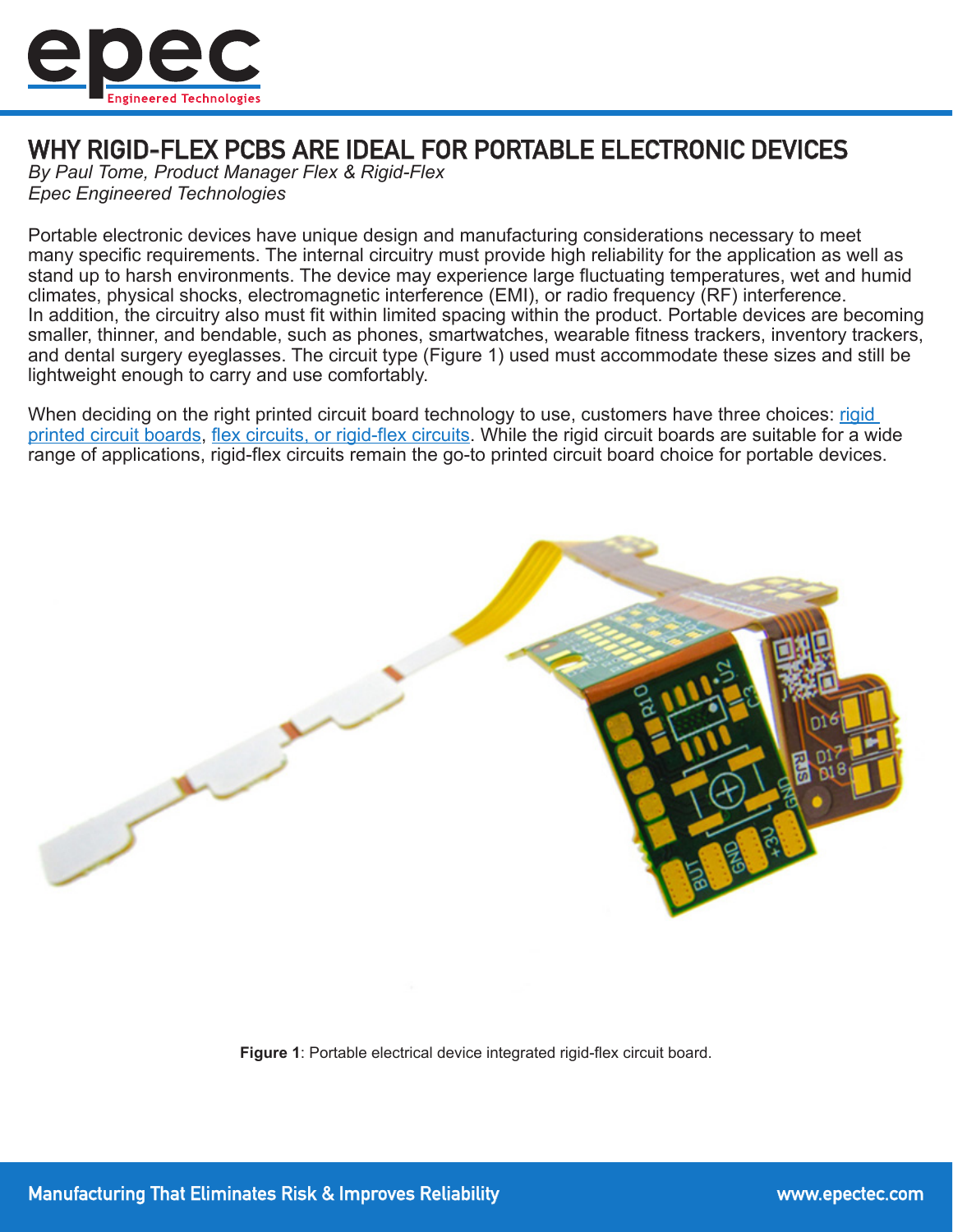

## **Issues with Rigid Printed Circuits and Flex Circuits**

In many circumstances, rigid circuit boards simply cannot accommodate the design requirements of many portable devices. While the rigid board does offer some shock resistance and strength to the device as well as EMI/RF shielding, the standard rigid board will require many points of interconnect to achieve all the required connections. These points of interconnect may consist of connector solder joints, connector to connector interfaces, wire solder joints, crimped wire contacts et. With this many additional points of interconnect, the number of areas that could experience failures increases. The connectors also take up space within the portable device, making it heavier than what may be preferred. The device packaging may have to be increased dimensionally to accommodate the rigid board, which is not necessarily desired by the customer. Another problem is that rigid boards simply cannot bend and flex to accommodate devices that are curved in shape or require flexibility.

On the flip side, [flexible circuit boards can work in portable electronics](https://www.epectec.com/flex/industries-market-focus/flex-rigid-flex-pcbs-portable-devices.html) that must bend and flex. They are thin enough to be designed around working mechanisms without impeding their functions. They are also light enough for applications where weight is a factor for the safe and reliable operation of the product. However, they still require connectors and the associated solder joints, to interface with the rigid circuits, which consumes space within the final assembly, and do not significantly reduce the points of interconnect required.

## **Advantages of Using Rigid-Flex Boards**

Rigid-flex circuit boards offer the best of both worlds when used for portable devices. The flexible circuit area works well for products that require it to bend in certain places, while the rigid circuit area provides stability and strength to other areas of the product that require enhanced durability and shock absorbance. Some of the main advantages consist of the following aspects.

*Reduced Packaging:* By combining rigid circuit boards and flex circuits into one integrated unit, the need for wired connections becomes significantly reduced and, in some cases, eliminated. The flex area materials take up 10% of the size and weight compared to wired solutions, allowing the customer to come up with product designs that are lighter and smaller in size (Figure 2) when required. One rigid-flex circuit board can fit in places where multiple rigid boards, connectors, and [wiring harnesses](https://www.epectec.com/cable-assemblies/wire-harnesses.html) would not be able to, and its tighter bend capabilities offers interconnect solutions not available with any other solution.



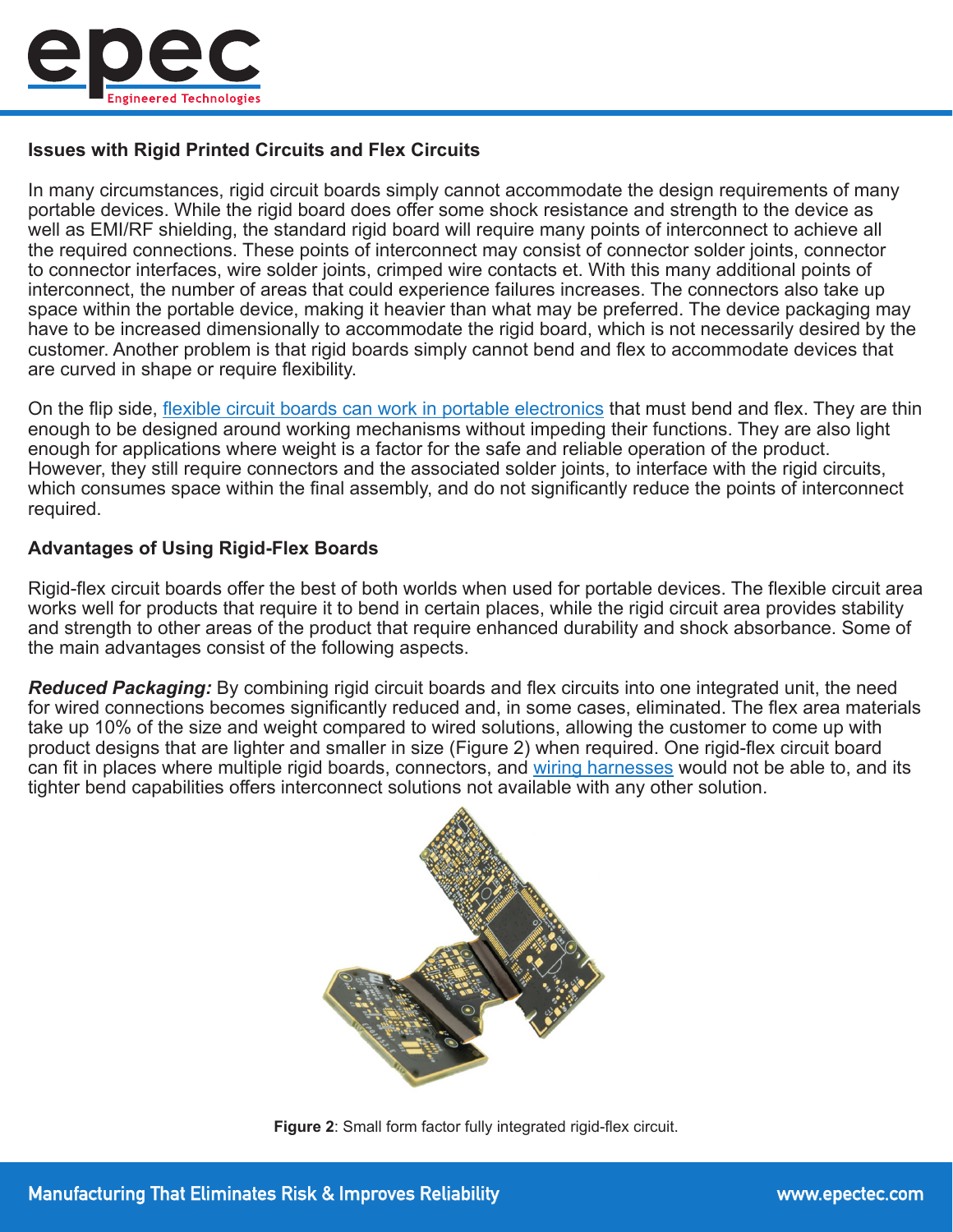

*Higher Reliability:* One of the issues with using multiple rigid circuit boards is that many more interconnects are required. Contact crimps, solder joints, and connectors not only take up space but also create potential points of failure if the product is accidentally dropped during use. In some industries, such as [medical](https://www.epectec.com/flex/industries-market-focus/flex-rigid-flex-pcbs-medical-applications.html) and [military applications](https://www.epectec.com/flex/industries-market-focus/flex-and-rigid-flex-pcbs-for-itar-applications.html) (Figure 3), anything less than the highest possible level of reliability could lead to dangerous or disastrous circumstances.

Rigid-flex circuits offer higher reliability to shocks and vibrations. They maintain their high performance during drop testing due to the reduced points of interconnect. The product also becomes more lightweight which reduces the likelihood of potential failures.



**Figure 3**: High-reliability patient-worn monitoring rigid-flex circuit.

*Higher Capabilities:* The flexible PCB areas in rigid-flex circuit boards offer a higher range of capabilities than traditional rigid circuit boards with wired interconnects. When the product design requires [high](https://blog.epectec.com/differences-in-controlled-impedance-between-a-rigid-pcb-and-flexible-pcb)[speed signals and controlled impedance](https://blog.epectec.com/differences-in-controlled-impedance-between-a-rigid-pcb-and-flexible-pcb) (Figure 4), the flexible board can handle the transmission loads effortlessly. The flexible areas can also provide high levels of shielding for EMI and RF interference from either component within the product or from outside sources.

Another benefit to rigid-flex circuits is that they work reliably even when being used for applications in harsh environments. The boards have good corrosion resistance, chemical resistance, and UV resistance. They can also handle higher temperatures up to 200°C while being able to dissipate generated heat.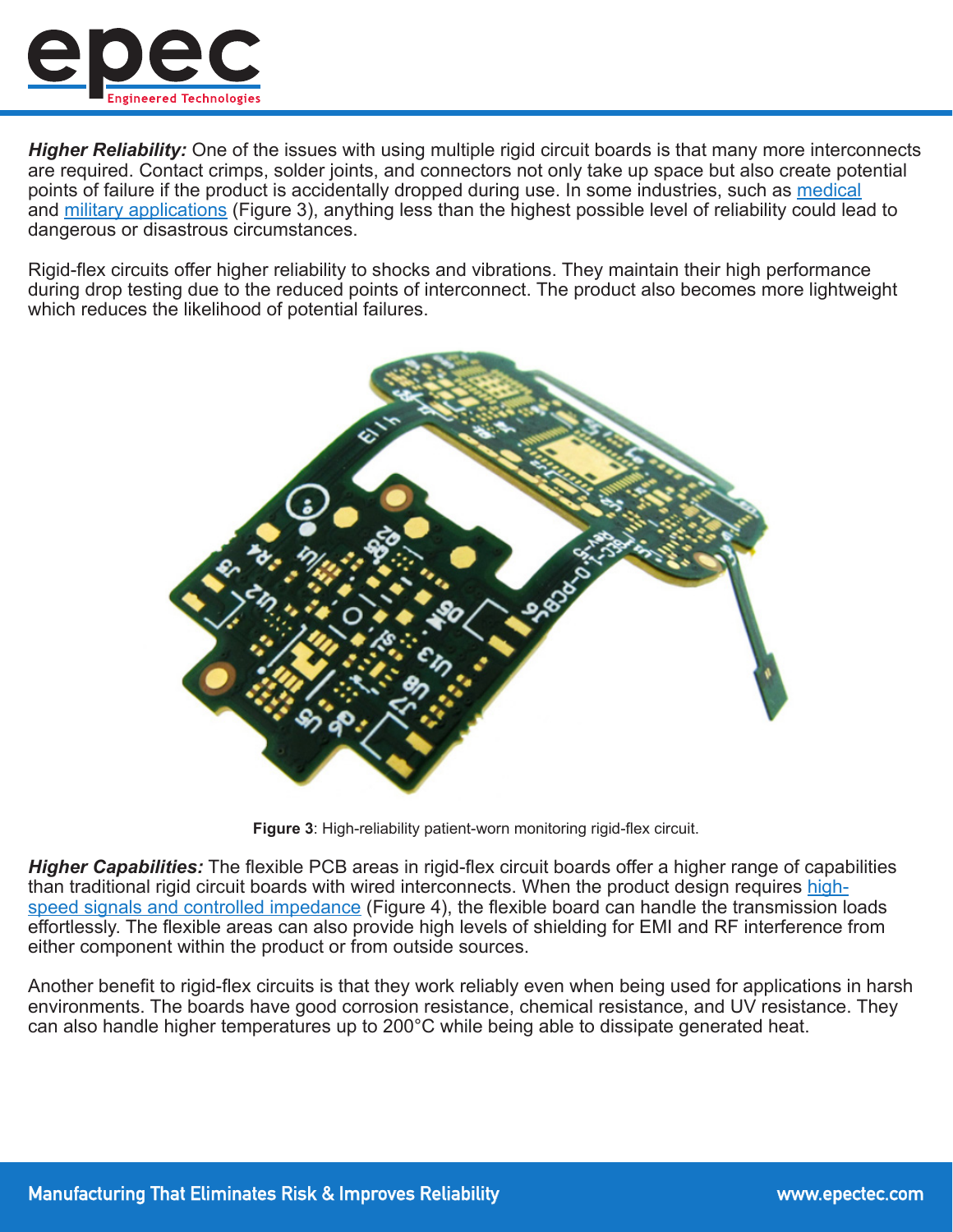



**Figure 4**: Controlled impedance rigid-flex circuit.

*Potential Cost Savings:* When customers select a rigid-flex circuit board for their application, they may find potential cost savings due to lower material use and easier assembly. The rigid-flex circuit can be designed into smaller and lighter packaging, as customers will only need to pay for the reduced amount of materials that will be used for the final assembly. These cost savings may also be reflected in the fewer components and connectors required (Figure 5).

Rigid-flex circuits can accept any type of component or connector that a regular rigid circuit uses. The product design will not need any special connectors or components to combine the rigid and flexible PCBs together or to other components. Rigid-flex circuit boards are also easy to assemble and install. There is only one way that they can be installed, as this reduces assembly errors that would require an entire new rework.